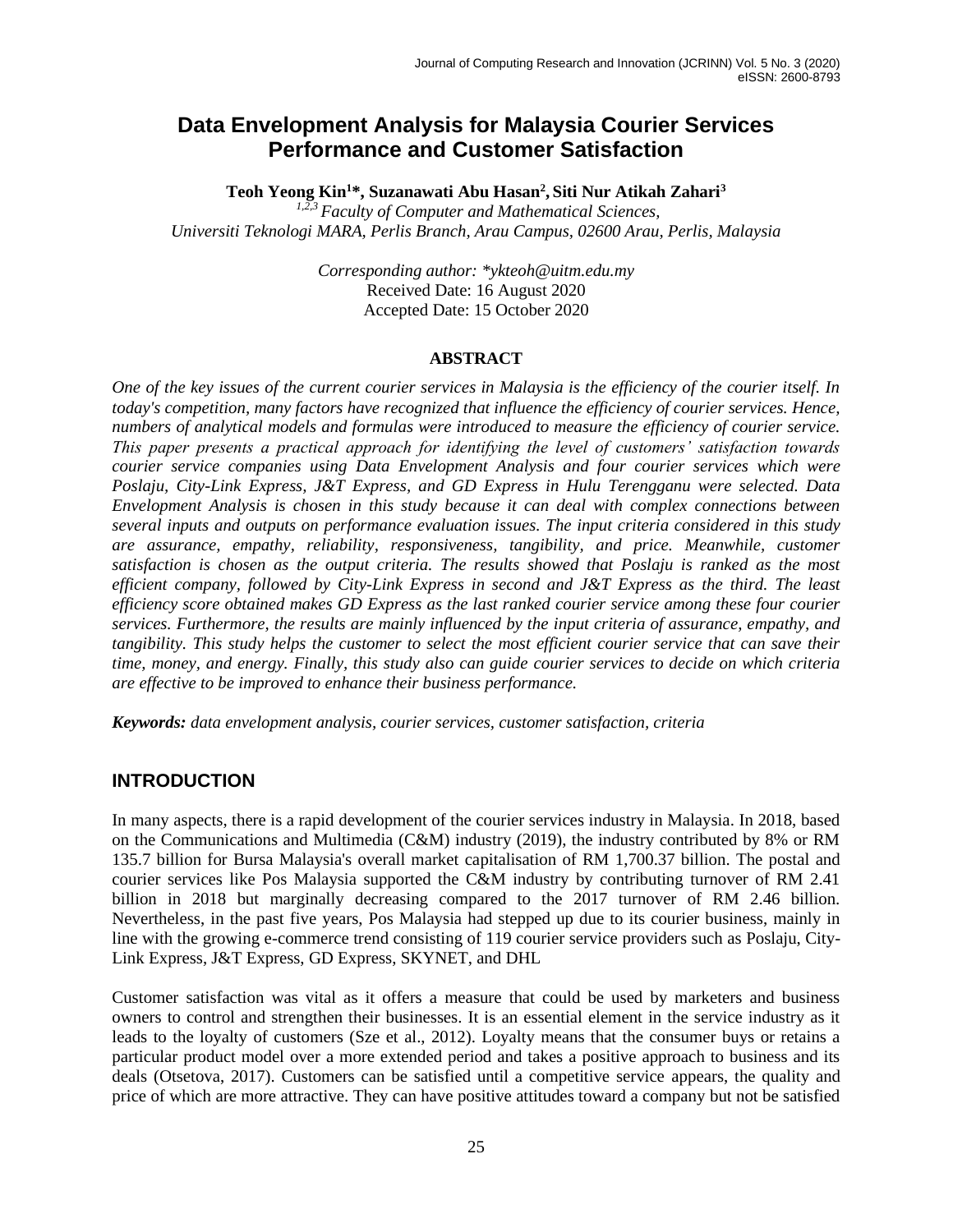with the services and vice versa. This scenario demonstrates that the companies should take care of their customers properly since they are the source of revenue for themselves. Although the industry was springing up like mushrooms after rain, the courier services in Malaysia have to be competitive in this industry since the customers want the best out of their time, money, and efforts, while guidelines were available for achieving maximum customer satisfaction, the courier services still had trouble fulfilling it.

First and foremost, most courier services do not adequately conduct customer services such as being polite, responsive or showing respect. Somehow, human factors also influence the satisfaction of the customers (Chicu et al., 2019). Moreover, choosing a suitable courier service is essential and necessary. Delivery time is one of the most critical factors for choosing the courier for some people, such as online sellers (Nguyen et al., 2019). Nonetheless, some people, especially students, are worried about postage fees. Courier services who are not aware of this will result in being poorly rated if customers do not have expectations that match their payment.

A few numerical programming approaches have been utilized within the past. Vokurka et al. (1996) proposed integrating purchasing experts' decisions and expertise with ex-works' official approaches. They integrate a decision-support framework with expert system technology. Choy et al. (2002) to choose and benchmark suppliers by using the Case-Based Reasoning (CBR) and Neural Network (NN) techniques present an Intelligent Supplier Management Tool (ISMT). Choy et al. (2013) adapted the SERVQUAL model to measure customer satisfaction towards service quality and relate them to performance measurements. Ten key characteristic have been used in this model, which are reliability, responsiveness, competence, access, courtesy, communication, credibility, security, understanding the customer's need and tangibility.

Data Envelopment Analysis (DEA) which created by Charnes et al. (1978) as a generalization of the system of Farrell (1957) is an effective total comparative strategy for assessing the productivity of organizations with numerous inputs and outputs. Compared to the conventional framework of performance assessment, this method has several advantages. It gives a comprehensive index, permitting an objective assessment and comparison of workers, taking under consideration not as it were the outputs but to the inputs, and it can handle different inputs and outputs at the same time. Besides, DEA reacts to employees' desires to measure their inadequacies, overcome the disadvantages of quality assessment frameworks, and are not dependent on measurement units. Since this is a non-parametric approach, DEA isn't bound by the typical dispersion of input and output variables (Manoharan et al., 2009).

In this paper, DEA is used to analyse customer satisfaction towards courier services in conjunction with helping the courier service providers and their customers understand each other better and try to meet their demands on the price, effort and time spent. This paper aims to identify the customer's level of satisfaction towards the courier services, compare the efficiency of the courier services, and finally rank the courier service based on the performance.

The rest of this paper is organised as follows. The second section explains the methods used in this paper, followed by the third section that discusses the efficiency and performance among courier services. The fourth section presents the conclusions and future works.

# **METHODOLOGY**

### **Method of Data Collection**

In this study, customer satisfaction towards courier services became the focus of this study. Primary data were collected from four courier services located in Hulu Terengganu, which are Poslaju, City-Link Express, J&T Express, and GD Express. Ten customers were chosen randomly from each courier service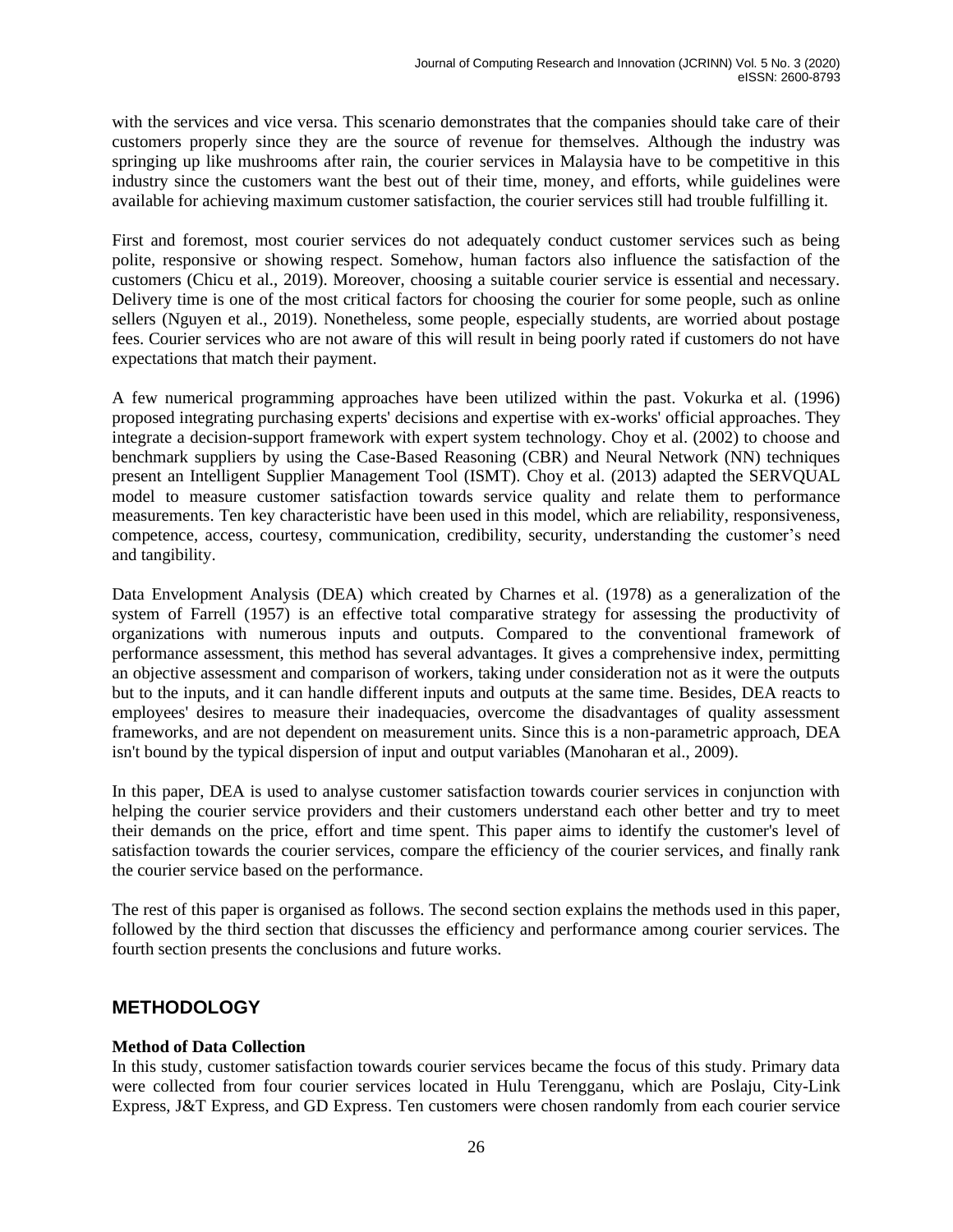to answer the questionnaire. These respondents were qualified since they have been using these courier services in the last six months. The data focused on customer satisfaction towards assurance, empathy, reliability, responsiveness, tangibility, and price. The 5-point Likert scale was used to collect the data regarding the customers' satisfaction toward courier services with scores as such; 1 = Strongly Disagree,  $2 = Disagree, 3 = Moderately Extent, 4 = Agree, 5 = Strongly Agree.$ 

#### **Method of Data Analysis**

DEA is a practical yet powerful method developed by Farrell (1957) and redeveloped by Charnes et al. (1978) for evaluating the efficiency of organizations using varied inputs and output. This method used in the suggested performance measurement system for evaluating several group entities known as Decision Making Units (DMUs). In this paper, four courier services which are Poslaju, City-Link Express, J&T Express, and GD Express were referred as DMUs, while a linear programming model used by DEA to design a hypothetical composite unit according to the all units in the reference group. The proposed DEA formulation comprises of three stages as follow in Figure 1:



Figure 1: Data Envelopment Analysis Formulation

### **Defining DMUs, Input and Output Variables**

Based on Figure 2 below, four courier services represented the DMU. Assurance, empathy, reliability, responsiveness, tangibility, and price of the courier services are utilized as the input factors to generate the data since they represent the level of the company's performance. The output for this research showed the efficiency of customers' satisfaction towards the courier services.



Figure 2: Flow of Input, Output and DMUs

### **Measuring DMUs Relative Efficiency**

DEA Solver is used to generating the database collected from the 40 questionnaires distributed. In this paper, the Super Efficiency Slack Based Measurement (SBM) model was chosen. It allows direct consideration of the slacks in the model and resolving excess input and output shortfall. The Super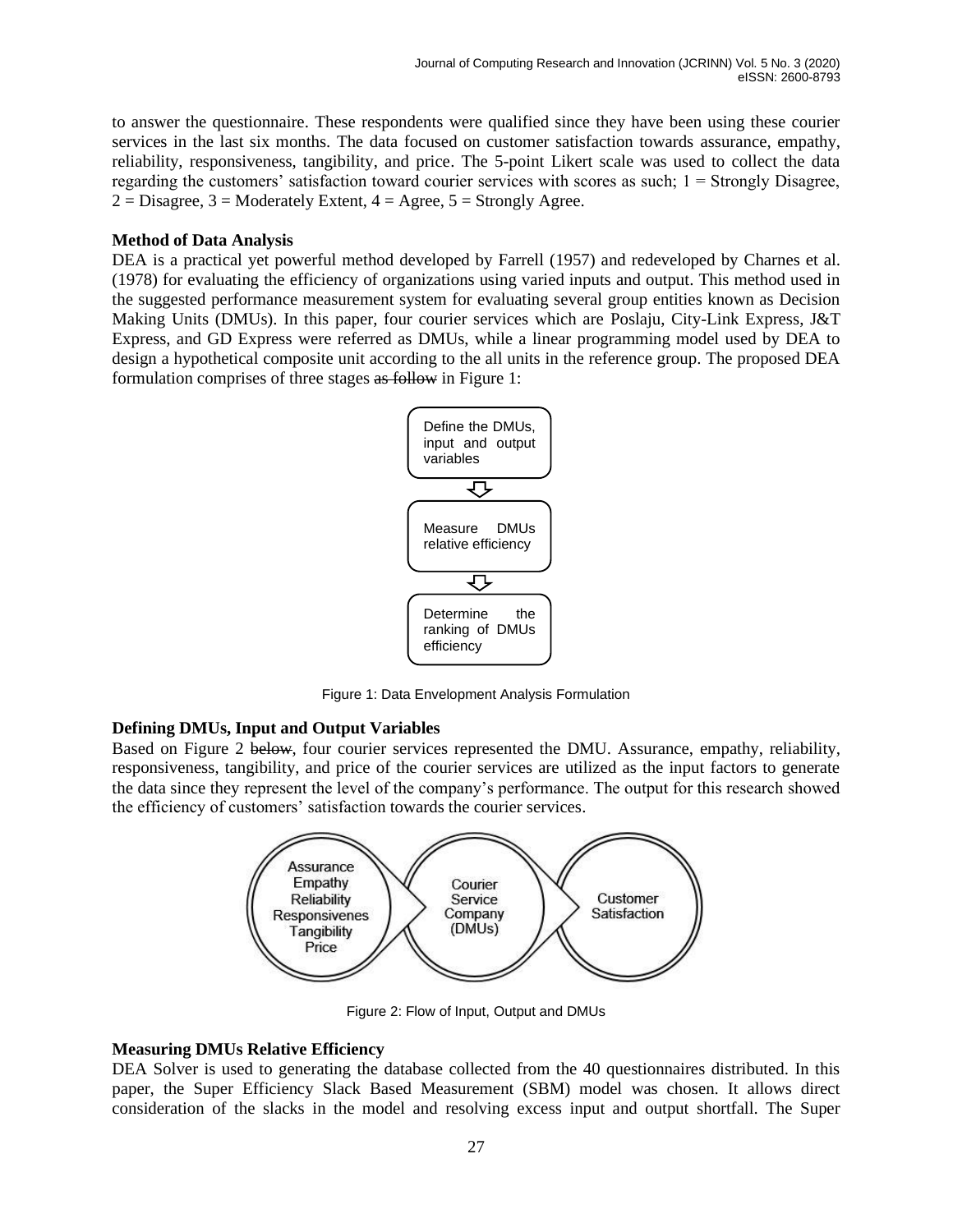Efficiency SBM model is designed based on SBM itself. Firstly, the data collected was tested using the SBM model to find the efficiency score. The effectiveness of DMUs determined by the highest ratio from the weighted sum of outputs to the weighted sum of inputs. Eq. (1) is used to calculate the efficiency of DMUs that can deliver the results regarding customer satisfaction towards courier services.

Minimize 
$$
R_e = \frac{\frac{1}{m} \sum_{i=1}^{m} \theta_i}{\frac{1}{s} \sum_{r=1}^{s} \varphi_r}
$$
 (1)

where

$$
\sum_{j=1}^{n} \lambda_j x_{ij} \leq \theta_i x_{io}
$$
\n $i = 1, ..., m$ \n
$$
\sum_{j=1}^{n} \lambda_j y_{rj} \geq \varphi_r y_{rio}
$$
\n $r = 1, ..., s$ \n
$$
\theta_i \leq 1
$$
\n $i = 1, ..., m$ \n
$$
\varphi_r \geq 1
$$
\n $r = 1, ..., s$ \n
$$
\lambda_j \geq 0
$$
\n $j = 1, ..., n$ 

 $R_e$  is the efficiency number,  $\varphi_i$  is the efficiency measure for output *r*,  $\theta_i$  is the efficiency measure for input *i*,  $\lambda_j$  are reference weights associated with courier service *j*, *m* is the number of input criteria, *s* is the number of output criteria, *n* is the number of courier service,  $x_{ij}$  is the input criteria value for the  $i_{th}$ criteria and the  $j_{th}$  courier service and  $y_{ri}$  is the output criteria value for the  $r_{th}$  criteria and the  $j_{th}$ courier service.

Through Eq. (1), four DMUs were assumed to exist and under consideration to convert into four outputs from six inputs. In particular, six inputs criteria which are assurance, empathy, reliability, responsiveness, tangibility, and price produced  $y_{jm}$  outputs using  $x_{im}$  inputs. Under the DEA concept, the objective is to indicate the highest amount of outputs of DMUs that consume the least amount of input. Eq. (2) below is the formula after linear programming applied in the Eq. (1).

Minimize 
$$
\beta = \frac{1}{m} \sum_{i=1}^{m} \frac{t_i^{-1}}{x_{io}}
$$
  
\nwhere  
\n
$$
\beta + \frac{1}{s} \sum_{r=1}^{s} \frac{t_r^{+}}{y_{ro}} = 1
$$
\n
$$
\sum_{j=1}^{n} \mu_j x_{ij} = \beta x_{io} - t_i^{-} \qquad i = 1, ..., m
$$
\n
$$
\sum_{j=1}^{n} \mu_j y_{rj} = \beta y_{ro} + t_r^{+} \qquad r = 1, ..., s
$$
\n
$$
\sum_{j=1}^{n} \mu_j = \beta
$$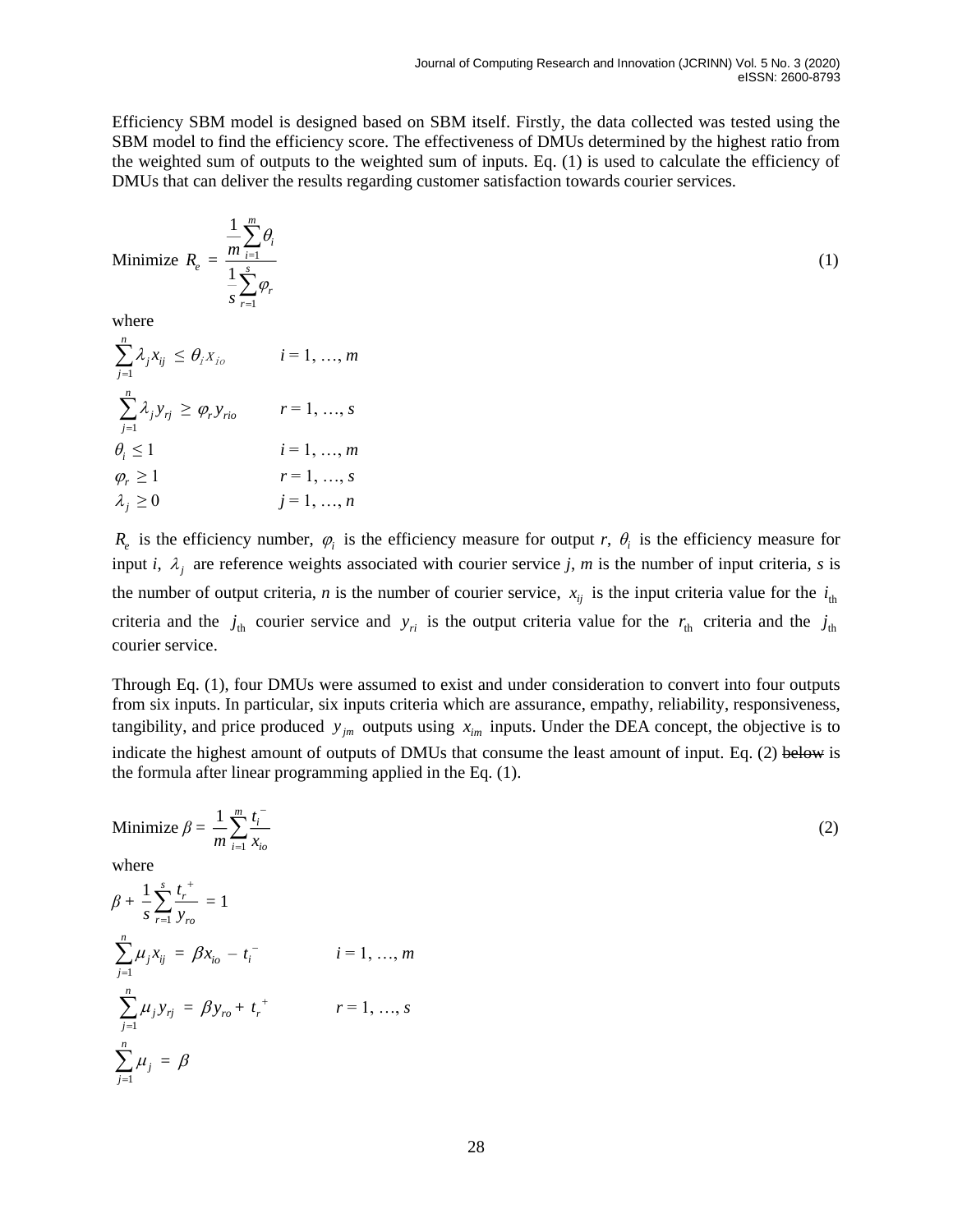$$
\beta, \mu_i, t_i^-, t_i^+ \ge 0, \qquad j = 1, ..., n, \quad i = 1, ..., m, \quad r = 1, ..., s
$$

The results of the DMU's efficiency score depends on the reference weighs. However, in DEA, it selects the weights that maximize the effectiveness of each DMU score, but in a condition that there is no negative weight, and the efficiency ratio should not be greater than one. The efficiency with the score below than one will not consider in the ranking DMUs Relative efficiency.

#### **Comparing and Ranking DMUs Relative Efficiency**

In this study, the results of the efficiency from the DEA solver that is not lower than one will be compared using the Microsoft Excel and was used to rank the efficiency of DMUs. Super Efficiency model is used and the formula as follows:

Minimize 
$$
\theta_o'
$$
 (3)  
where

β, μ<sub>j</sub>, t<sub>i</sub><sup>+</sup>, t<sub>j</sub><sup>+</sup> ≥ 0, 
$$
j = 1, ..., n
$$
,  $i = 1, ...$   
The results of the DMU's efficiency score depends on  
the weights that maximize the effectiveness of each  
negative weight, and the efficiency ratio should not  
below than one will not consider in the ranking DMUs  
**Comparing and Ranking DMUs Relative Efficiency**  
In this study, the results of the efficiency from the  
compared using the Microsoft Excel and was used  
model is used and the formula as follows:  
Minimize θ'<sub>o</sub>'  
where  
 $θ'_{o}x_{io} - \sum_{\substack{j=1 \ j \neq 0}}^{n} x_{ij}λ_j ≥ 0$  for all  $i = 1, ..., m$   
 $-\sum_{\substack{j=1 \ j \neq 0}}^{n} x_{ij}λ_j ≤ - y_{ro}$  for all  $r = 1, ..., s$   
 $\sum_{\substack{j=1 \ j \neq 0}}^{n} λ_j = 1$   
 $λ_j ≥ 0$   $j = 1, ..., n$   
 $θ'_{o}$ ' Unconstrained but assumed positive  
Where:  
 $θ'_{o}$ ' is the efficiency measure for employee o, λ<sub>j</sub> are  
the number of input criteria, *n* is the number of empl  
input criteria value for the  $i_{th}$  criteria and the  $j_{th}$  emp  
criterion. The counter that ranked first will be the mo  
counter that ranked last is the least efficient services pr  
**RESULTS AND DISCUSSION**  
**Data Collection from Questionnaire**  
Proveided by each counter services where assurance (A  
tangibility (T), and price (P). Customer satisfaction  
showed the results obtained from the average of Likert

 $\theta$ <sup>'</sup> Unconstrained but assumed positive Where:

 $\theta_o'$  is the efficiency measure for employee o,  $\lambda_j$  are reference weights associated with employee *j*, *m* is the number of input criteria, *n* is the number of employees, *s* is the number of output criteria,  $x_{ij}$  is the input criteria value for the  $i_{th}$  criteria and the  $j_{th}$  employee and  $y_{rj}$  is the output criteria value for the  $r_{th}$ criteria and the  $j_{\text{th}}$  employees.

Results obtained from ranking the DMUs showed the ranking of courier services for the customer's satisfaction. The courier that ranked first will be the most efficient services provider. In the meantime, the courier that ranked last is the least efficient services provider.

### **RESULTS AND DISCUSSION**

#### **Data Collection from Questionnaire**

The result from this study pointed out the efficiency of courier services using the level of service quality provided by each courier services where assurance (A), empathy (E), reliability (R), responsiveness (Q), tangibility (T), and price (P). Customer satisfaction (S) is the output of the six input criteria. Table 1 showed the results obtained from the average of Likert scale from six inputs and one output.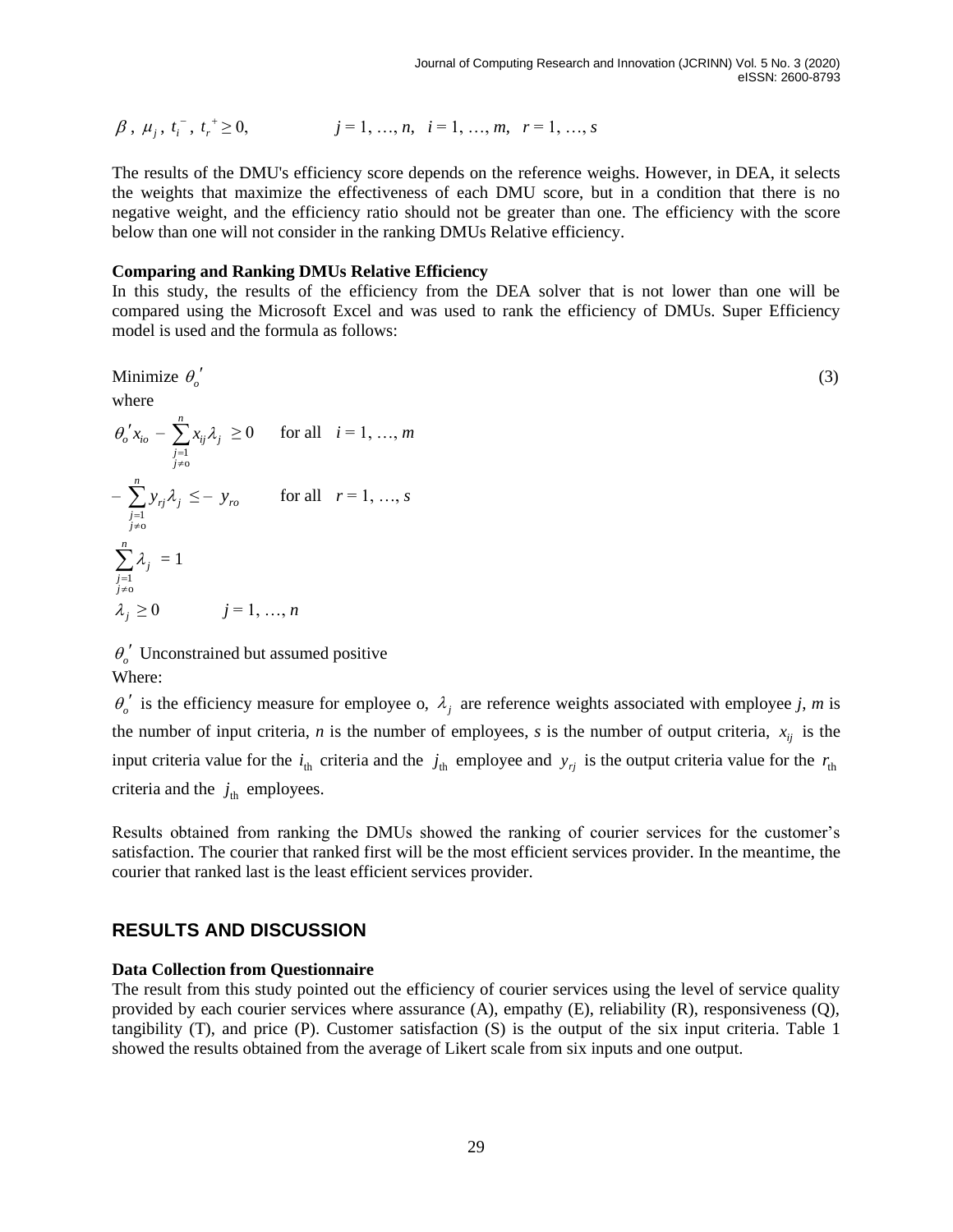|                          |      | Criteria |      |      |      |      |        |
|--------------------------|------|----------|------|------|------|------|--------|
| <b>DMU</b>               |      | Input    |      |      |      |      | Output |
|                          | A    | 13,      | R    | Q    | TI.  | P    | S      |
| Poslaju                  | 3.75 | 3.45     | 2.90 | 3.03 | 3.63 | 4.40 | 3.78   |
| <b>City-Link Express</b> | 3.73 | 3.50     | 3.40 | 4.25 | 3.67 | 2.30 | 3.70   |
| <b>J&amp;T</b> Express   | 4.15 | 3.80     | 3.90 | 3.98 | 3.73 | 2.97 | 3.96   |
| <b>GD Express</b>        | 3.20 | 2.48     | 2.93 | 3.28 | 2.87 | 2.37 | 3.06   |

Table 1: Data collected from the average Likert scale

Table 2 explained the meaning of the scale from Table 1 in the qualitative measurement by converting the 5-point Likert scale into percentages.

| <b>DMU</b>              | A        | E        | $\mathbf R$ | Q        | T        | P        | S        |
|-------------------------|----------|----------|-------------|----------|----------|----------|----------|
| Poslaju                 | Moderate | Moderate | Disagree    | Moderate | Moderate | Agree    | Moderate |
|                         | Extent   | Extent   |             | Extent   | Extent   |          | Extent   |
| <b>City-Link</b>        | Moderate | Moderate | Moderate    | Agree    | Moderate | Disagree | Moderate |
| <b>Express</b>          | Extent   | Extent   | Extent      |          | Extent   |          | Extent   |
| J&T                     |          | Moderate | Moderate    | Moderate | Moderate |          | Moderate |
| Agree<br><b>Express</b> |          | Extent   | Extent      |          | Extent   | Disagree | Extent   |
| GD                      | Moderate |          | Disagree    | Moderate | Disagree | Disagree | Moderate |
| <b>Express</b>          | Extent   | Disagree |             | Extent   |          |          | Extent   |

Table 2: Customer satisfaction towards courier services

Table 2 showed that the customers moderately agree that they were satisfied with the J&T Express services. However, the customers disagreed with the price offered by J&T Express for using their services. Apart from that, there were two courier services that customers disagreed in terms of the price, which were City-Link Express and GD Express. As compared between these two courier services, City-Link Express is lower where the difference was only 0.07.

Customers agreed that Poslaju offers the best price because they provide different packages with different price, and the price offered seems to be reasonable based on customers' perception. In terms of responsiveness, City-Link Express obtained the most significant scale. Customers agreed that City-Link Express provided better, high quality and timely service for its customers. Furthermore, customers moderately agreed with City-Link Express tangibility services. One of the factors that contributed to the results was because City-Link Express in Hulu Terengganu strategically located in the crowded community. Many customers prefer to go to the courier service that was nearby. Customers for GD Express mostly disagreed with the services provided such as empathy, reliability, tangibility, and price. Hence, these poor services had caused GD Express to receive the lowest scale in customer satisfaction.

### **Efficiency of DMUs using SBM Model**

Results of the correlation between criteria obtained in Table 3 explained that a negative correlation between price and responsiveness caused a larger scale for the price to give out a lower scale for responsiveness. Besides, customers' satisfaction towards the courier is mostly affected by empathy since 0.9929 was the highest correlation. Courier services with flexible working hours and strategic location are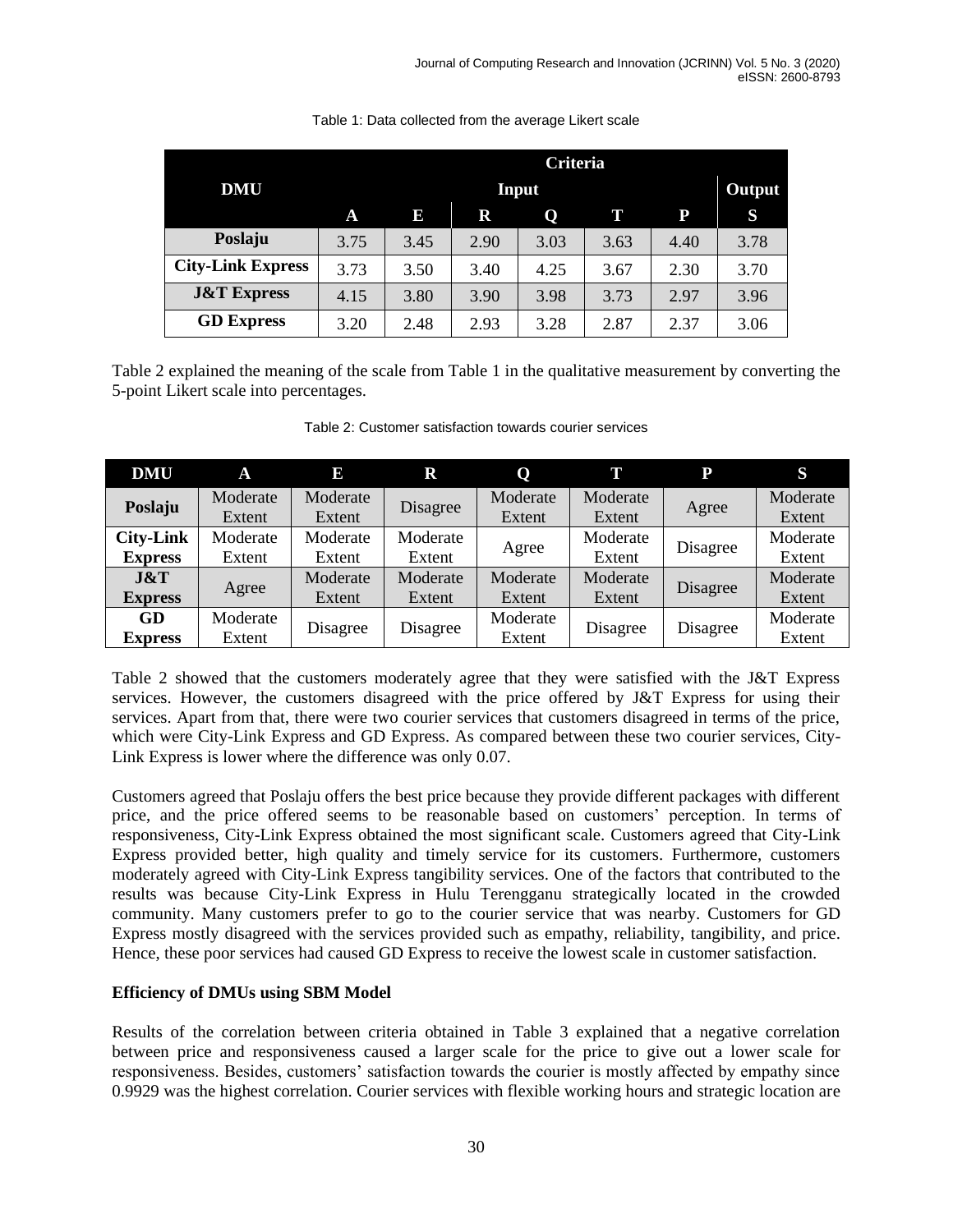also related to each other since these two criteria, empathy and tangibility had the second-highest correlation.

|             | A | E      | $\mathbf R$ | Q      | T      | ${\bf P}$ | S      |
|-------------|---|--------|-------------|--------|--------|-----------|--------|
| A           |   | 0.9663 | 0.7978      | 0.4722 | 0.9089 | 0.3106    | 0.9664 |
| E           |   |        | 0.6990      | 0.5015 | 0.9851 | 0.3421    | 0.9929 |
| $\mathbf R$ |   |        |             | 0.7893 | 0.5868 | $-0.2981$ | 0.6451 |
| Q           |   |        |             |        | 0.4657 | $-0.6337$ | 0.3969 |
| T           |   |        |             |        |        | 0.3892    | 0.9785 |
| P           |   |        |             |        |        |           | 0.4458 |
| S           |   |        |             |        |        |           |        |

Table 3: Correlation between criteria

Results in Table 4 from the SBM model indicates that all of the DMUs are efficient since all courier services' scores were 1 or 100 in percentage. Scores that were equivalent to 1 were considered as efficient and scored less than 1 and above 0 considered as inefficient. The number of efficient units identified by the SBM model, reaching the maximum efficiency score, 100% can be relatively high and especially in problems with the small number of decision making.

#### Table 4: Efficiency scores of DMUs

| <b>Courier Service</b> | <b>Score</b> |  |  |
|------------------------|--------------|--|--|
|                        |              |  |  |
| 2                      |              |  |  |
|                        |              |  |  |
|                        |              |  |  |

#### **Efficiency Scores and Ranking from Super Efficiency SBM Model**

This study used Super Efficiency SBM model, which allows the inputs and outputs to change nonproportionally. Results from Figure 3 depicted that all of the scores were higher than 1, and thus, this model helps in ranking DMUs. The rating position determined the performance ranking of the courier services.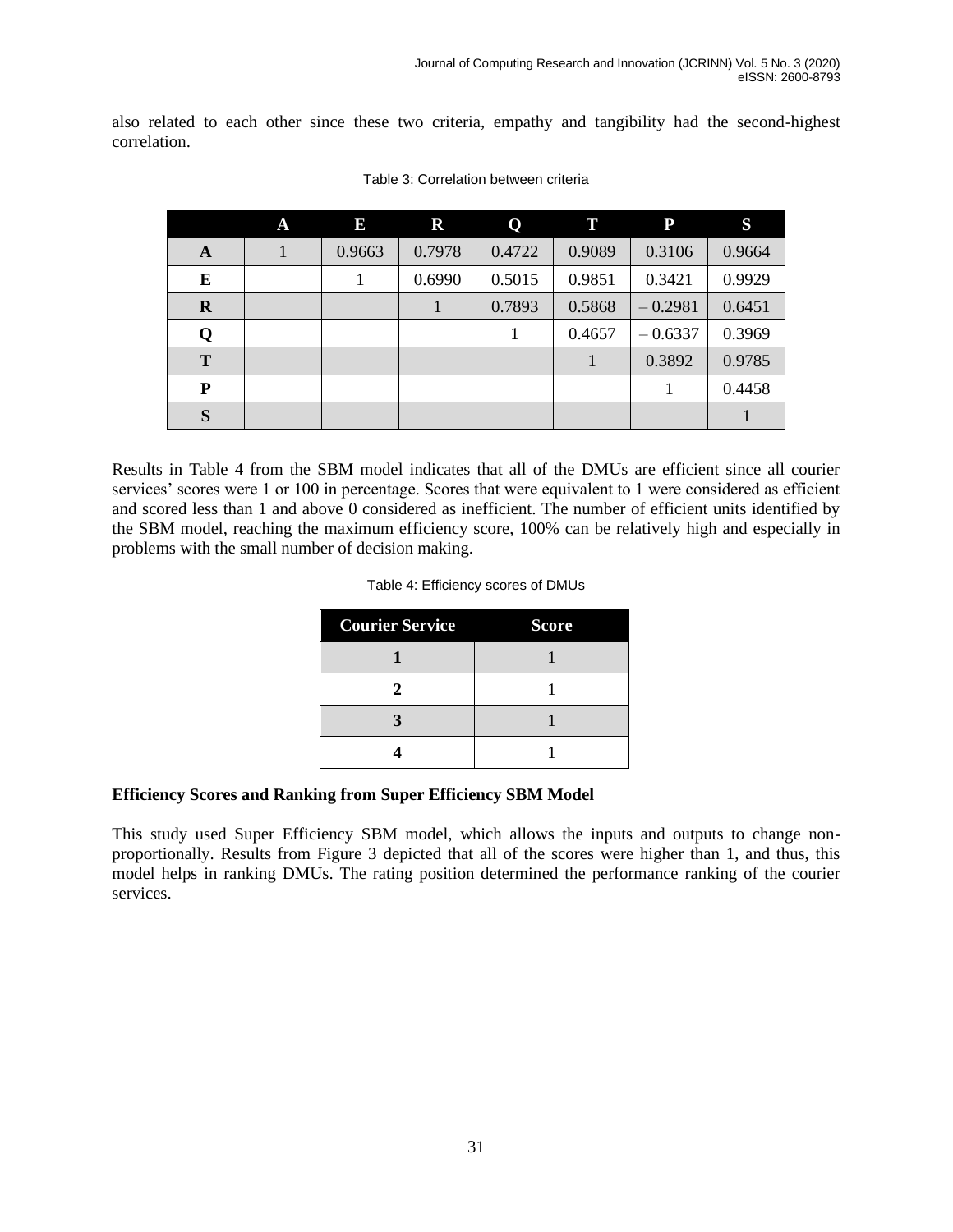

Figure 3: Scores of DMUs using Super Efficiency SBM model

It is clear that according to the proposed scatter plot in Figure 3, Poslaju is the most efficient courier service with the highest score of 1.10 and the lowest score that indicates the lowest ranking with differences 0.09 is the GD Express. City-Link Express is the second in ranking with 1.05 scores followed by J&T Express with 1.03.

Poslaju provides various services, such as paying bills and government services. Poslaju is also conjoined with dominant e-commerce such as Lazada and Shopee that increase their performance which makes it one of the reasons why customers rate highly on their services.

# **CONCLUSION**

The main objective of this research is to identify the level of customers' satisfaction towards the courier services in Hulu Terengganu using Data Envelopment Analysis. The data is collected using the Likert scale for assurance, empathy, reliability, responsiveness, tangibility, price, and customer satisfaction towards the courier services. The paper presents results on the performance measurement model based on the ranking between Poslaju, City-Link Express, J&T Express, and GD Express. This study is carried out based on ten customers from each courier services. This paper did not detect the relation between an efficient and inefficient unit since the result for all DMUs were efficient but rather outline ways to measure efficiency and to interpret the results of analyses. Based on the results, Poslaju ranked as the most efficient, followed by City-Link Express as the second and J&T Express as the third. The least efficiency scored obtained by GD Express makes the last ranked. The correlation of the criteria also helps to figure out the weaknesses and strengths of the courier services. In conclusion, Data Envelopment Analysis assists the decision-makers to select the most suitable courier service for the villagers in Hulu Terengganu District. Besides, this study is significant to the courier services in order to overcome their weaknesses and improve their strength.